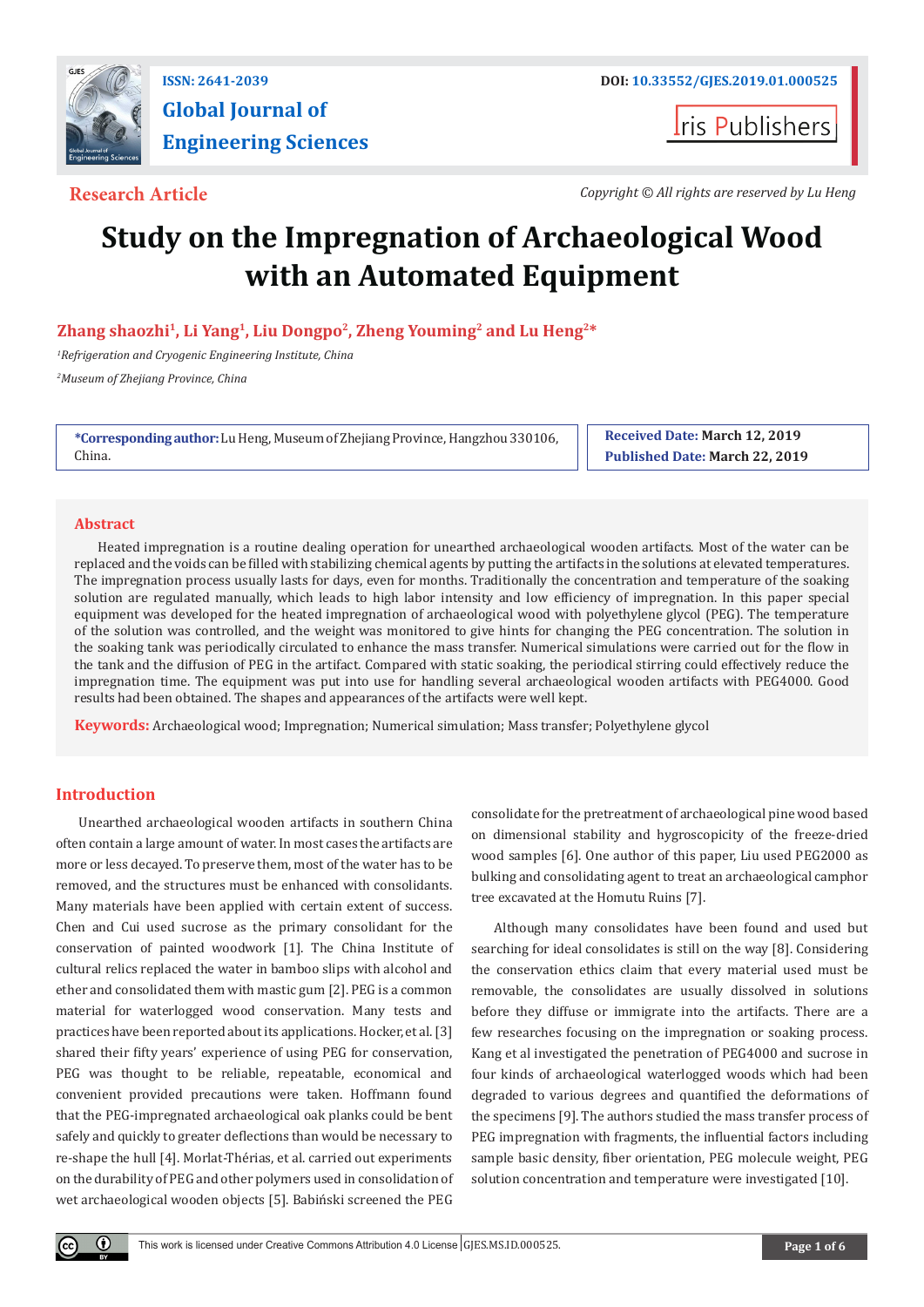During recent years infrastructures and buildings are being built at a large scale in China. Many archaeological artifacts were inevitably unearthed, including wooden artifacts. To conserve these artifacts safely becomes a heavy task due to limited staffs and resources. In Museum of Zhejiang Province, we used to impregnate wooden artifacts with static solutions whose concentrations were raised by natural evaporation. The handling of artifacts took a long time. In order to increase the efficiency of impregnation, special equipment was developed by the museum and Zhejiang University.

#### **Impregnation equipment**

As shown in Figure 1, the impregnation equipment mainly consisted of three tanks, one holding case, one chain block, two circulation pumps, some sensors and one electrical cabinet. The sizes of the water tank, solution tank and PEG were 280×129×100cm, 245×100×70cm, 500×325×200mm respectively. PEG4000 made in Korea was used in the tests. Figure 2 shows the photo of the

installed equipment. The woods were held in the holding case as shown in Figure 3. The holding case was moved up and down with the chain block. A weight sensor was installed on the holding rope. The PEG solution in the solution tank was circulated periodically with a pump. The solution temperature was indirectly controlled with the temperature of the water bath, which was sensed by PT100 installed on the water pipeline. The PEG concentration in the solution tank could be changed by addition of pure PEG from the PEG tank. The circulation of the solution dispersed the pure PEG. In order to avoid the damage of washing on the wooden objects, the solution velocity in the tank was designed to be less than 0.3m/s, on the other hand, the time ratio of circulation was limited not higher than 10%. The impregnation process was monitored by the weight sensor. For each stage of the process, the change of the weight value tended to drop gradually, to be almost zero finally. The above mentioned monitoring and control were realized with a S7-200 programmable logical controller (PLC).



Figure 1: Schematic diagram of the impregnation equipment.



**Figure 2:** Photo of the impregnation equipment. **Figure 3:** Woods in the holding case.

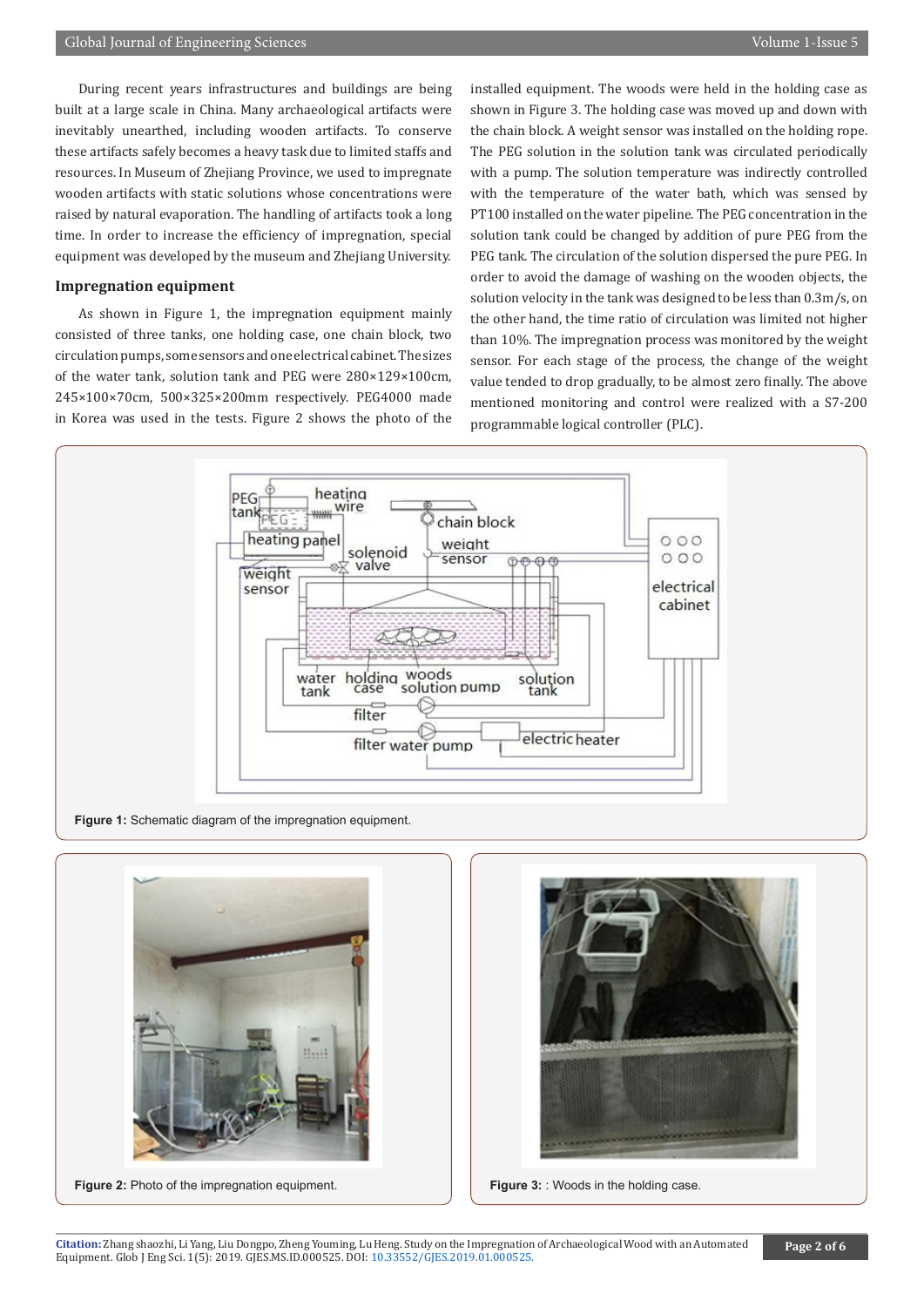#### **Modeling of the impregnation process**

For the impregnation process taken place in the new equipment, only the diffusion of PEG in the woods was considered. The diffusion coefficients of PEG4000 in woods were taken from our previous study as shown in Figure 4 [10]. The diffusion coefficients of PEG4000 in bulk aqueous solution were estimated with literature data, Flory-Huggins theory and free volume theory [11-13]. Figure 5 shows the dependence of diffusion coefficient on mass fraction of PEG4000 and temperature. Compared with the diffusion coefficient of PEG4000 in woods, the diffusion coefficient of PEG4000 in bulk solution is  $2 \sim 3$  orders of magnitude higher. The PEG solution in the solution tank was stirred periodically, thus it was assumed homogeneous. The mass transfer resistance on the soaking solution side was negligible compared with the mass transfer resistance in the wood. Constant concentration boundary was assumed on the surface of the object. For wooden objects with regular shape, e.g. flat plate, cylinder, the temporal and spatial concentration distribution and the average concentration in the object could be easily calculated with existed formulas [14]. For wooden objects with irregular shape, the modeling and simulation were done with COMSOL.



**Figure 4:** diffusion coefficients of PEG4000 in archaeological wooden samples.







The impregnation process taken place in the old equipment was also calculated for the aim of comparison. Since the elevation of PEG concentration was realized by evaporation, constant concentration boundary was assumed on the surface of the solution, as shown in Figure 6. The viscosities of PEG4000 solutions were high, thus the convection in the solution was neglected. Only diffusion was considered in the simulation.

#### **Results and Discussion**

The impregnation time might be estimated with the above models. Considering an impregnation protocol with three steps: 1) 40 °C, 30% PEG; 2) 50 °C, 40% PEG; 3) 60 °C, 50%, each step ended when  $(\overline{c} - C_0) / (C_1 - C_0)$  reached 80%, where  $\overline{c}$  was the average PEG concentration in the wood,  $C_0$  was the initial PEG concentration in the wood,  $C_1$  was the PEG concentration of the soaking solution. Figure 7 shows the time needed for each step for four cases: loose plate, loose cylinder, dense plate, and dense cylinder. As the thickness of the plate or the radius of the cylinder increases, the times needed for three steps increase almost at the same magnitude. As a brief approximation, the time increases linearly with the thickness or the radius. For artifacts with complex shape, numerical simulation was employed as a tool to estimate the impregnation time, and to justify the process. As an example, Figure 8 (a)  $\sim$  (d) show the concentration distributions at different time nodes for one protocol A: 1) 30 °C, 20wt% PEG, lasting for two days; 2) 30 °C, 30wt% PEG, lasting for three days; 3) 40 °C, 40wt% PEG, lasting for two days; 4) 50 °C, 50wt% PEG, lasting for 23 days. Figure 9 shows the average concentration change during the impregnation process. After 30 days of soaking the average PEG concentration in the wood reaches a high level, but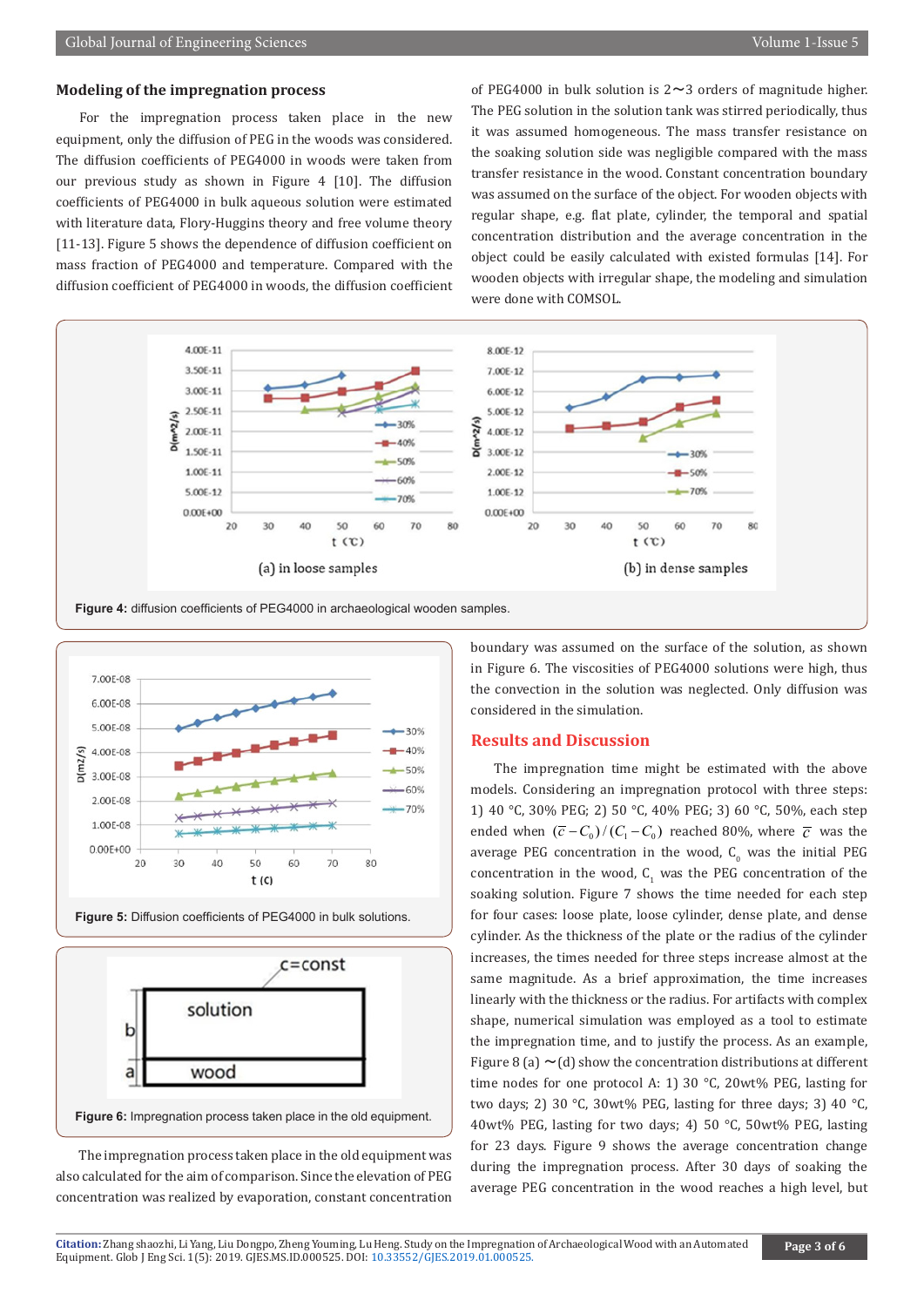the concentration gradient is also high which may cause excessive stress and crack [9]. During most of the impregnation process, the concentration difference between the maximum and the minimum is greater than 30wt%. To reduce the risk of crack, another protocol B was simulated: 1) 30 °C, 20wt% PEG, lasting for 25 days; 2) 30 °C, 30wt% PEG, lasting for 25 days; 3) 40 °C, 40wt% PEG, lasting for 25

days; 4) 50 °C, 50wt% PEG, lasting for 25 days. Figure 10 (a)  $\sim$  (d) show the concentration distributions at different time nodes for this protocol. After increasing the dealing time, the concentration difference between the maximum and the minimum could be kept under 20wt%.



**Figure 7:** The handling time for each step for four cases.



**Figure 8:** PEG concentration distributions at various time nodes for A protocol.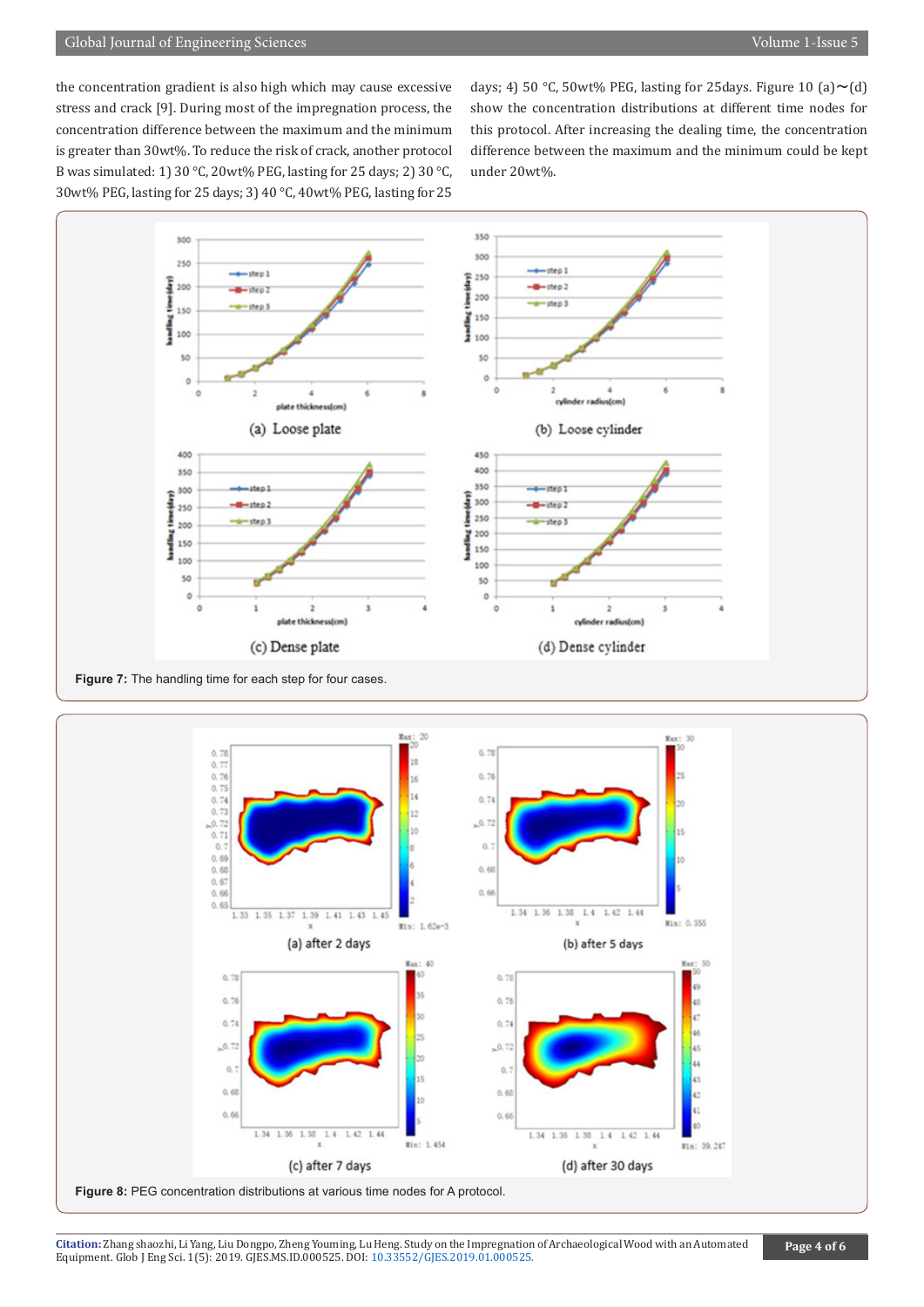

**Figure 9:** Average PEG concentration vs. time.



To demonstrate the benefit that was brought by the new equipment, a brief calculation was made for the impregnation of a planar wooden sample with thickness of 50mm. In traditional equipment, the solution depth was assumed to be 100mm, e.g. a=50mm, b=100 in Figure 6. The impregnation protocol was as follows: 1) 30 °C, 20wt% PEG, lasting for five days; 2) 30℃, 30wt% PEG, lasting for five days; 3) 40 °C, 40wt% PEG, lasting for five days; 4) 50 °C, 50wt% PEG, lasting for 15 days. After 30 days of impregnation, the average PEG concentrations in the sample were respectively 17.6wt% and 19.8wt% for the traditional equipment and the new one. The impregnation time could be reduced by

 $\sim$  10%. If ratio of the solution depth to sample thickness increased, the superiority of the new equipment would be more obvious. The other advantage of the new equipment was its weighing capacity, which could help to judge the end of impregnation. Figure 11 shows the wooden artifacts before and after the impregnation. These artifacts were unearthed at Guangfulin, Shanghai. It can be noted that the wood shapes and grains were well kept after 120 days of impregnation. The final concentration of the bulk solution was about 40%. The success operation of the new equipment was verified.